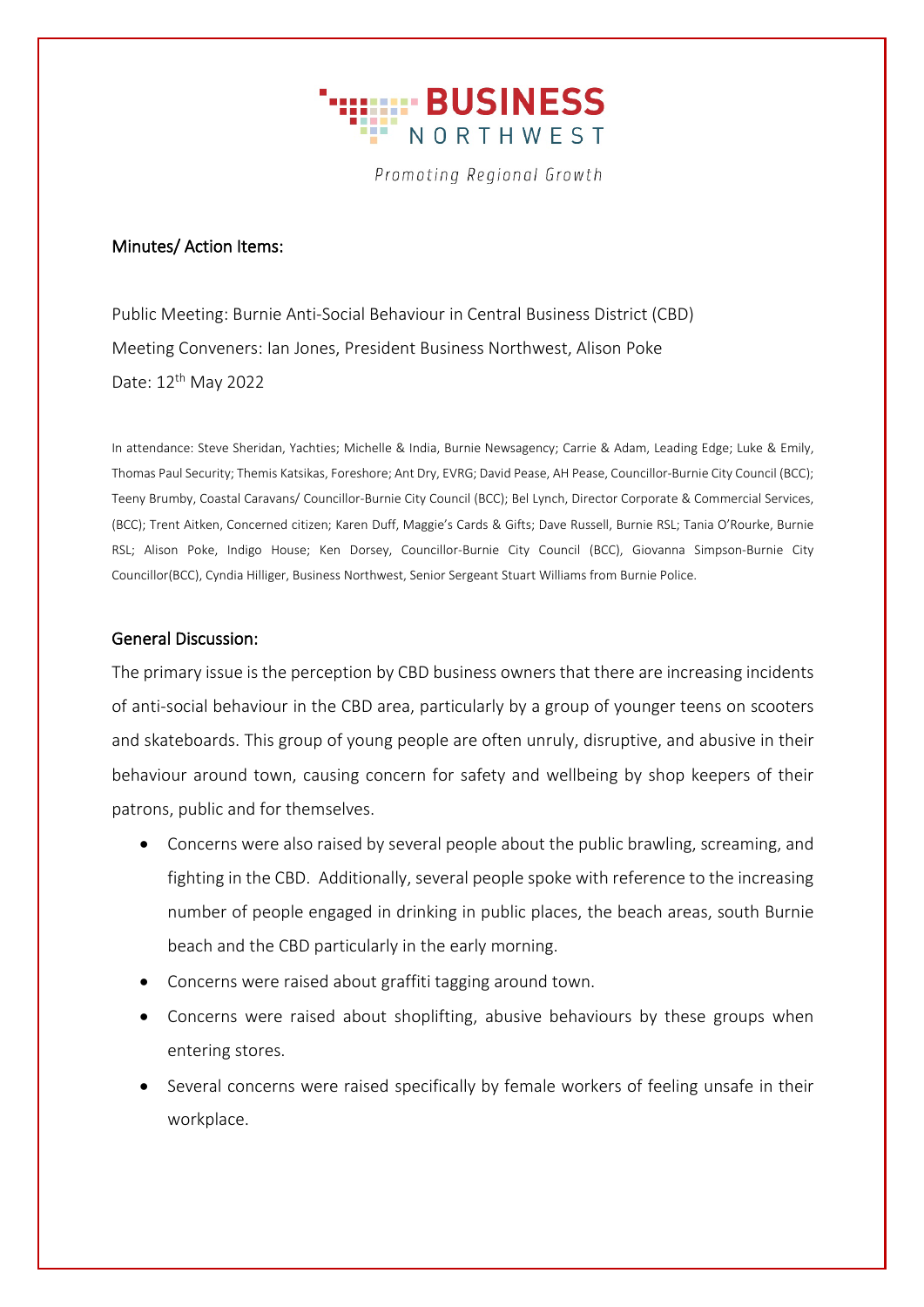- Concerns were raised about potential impact, on tourists and visitors to burnie, as a lot of anti-social behaviour is happening in key tourist locations, such as near the Surf Lifesaving club.
- Some conjecture and discussion about where these people were coming from, as not just kids, but older men and women. It was suggested that Burnie Safe Space may have a role in increase of numbers in CBD area of people drinking, however this is not an established fact, but may need to be explored as part of a wider exploration of the precursors and potential solutions for the issues raised. It was also suggested that being able to purchase alcohol in the morning may be a factor.

Overwhelming the group made it clear, frustration is not being directed to Tas police (Taspol) as we are all acutely aware of the limitations of staffing at times and understand the need for prioritisation of job at times and we all commend the 'fantastic job' they do.

It was raised that historically, these kinds of antisocial behaviours come in cycles, and a good solution in the past has been to simply increase foot patrols and police visibility around the city.

Senior Sergeant Stuart Williams from Burnie Police addressed the group. He indicated that statistically crime in terms of offences against the person, public place assaults, shoplifting, and public order incidents was on a par with previous years, if not a little increased in some areas and decreased in others. However, this was not to suggest that the behaviours discussed were not creating an issue for workers and people in the CBD and would still benefit from some increased attention. He explained a little about the backgrounds many of these young people come from, to provide context about their conduct issues. He stressed that Burnie Safe Space has evolved their processes, and in Burnie police experience, many of the early issues related to the clients housed in this space have been reduced. He also stressed the importance of reporting *anytime*, and *every time* there is an issue or potential for an issue to escalate. For example, someone drinking in the early hours of the morning may not be creating a problem *per se*, but it may well escalate as the day goes on and become harder to manage. It is far better to nip it in the bud, than for the police to deal with an escalated situation later. Further, it was stressed, if the police don't know about the incident, they can't do anything about it. If anyone is feeling unsafe, they should contact the police immediately.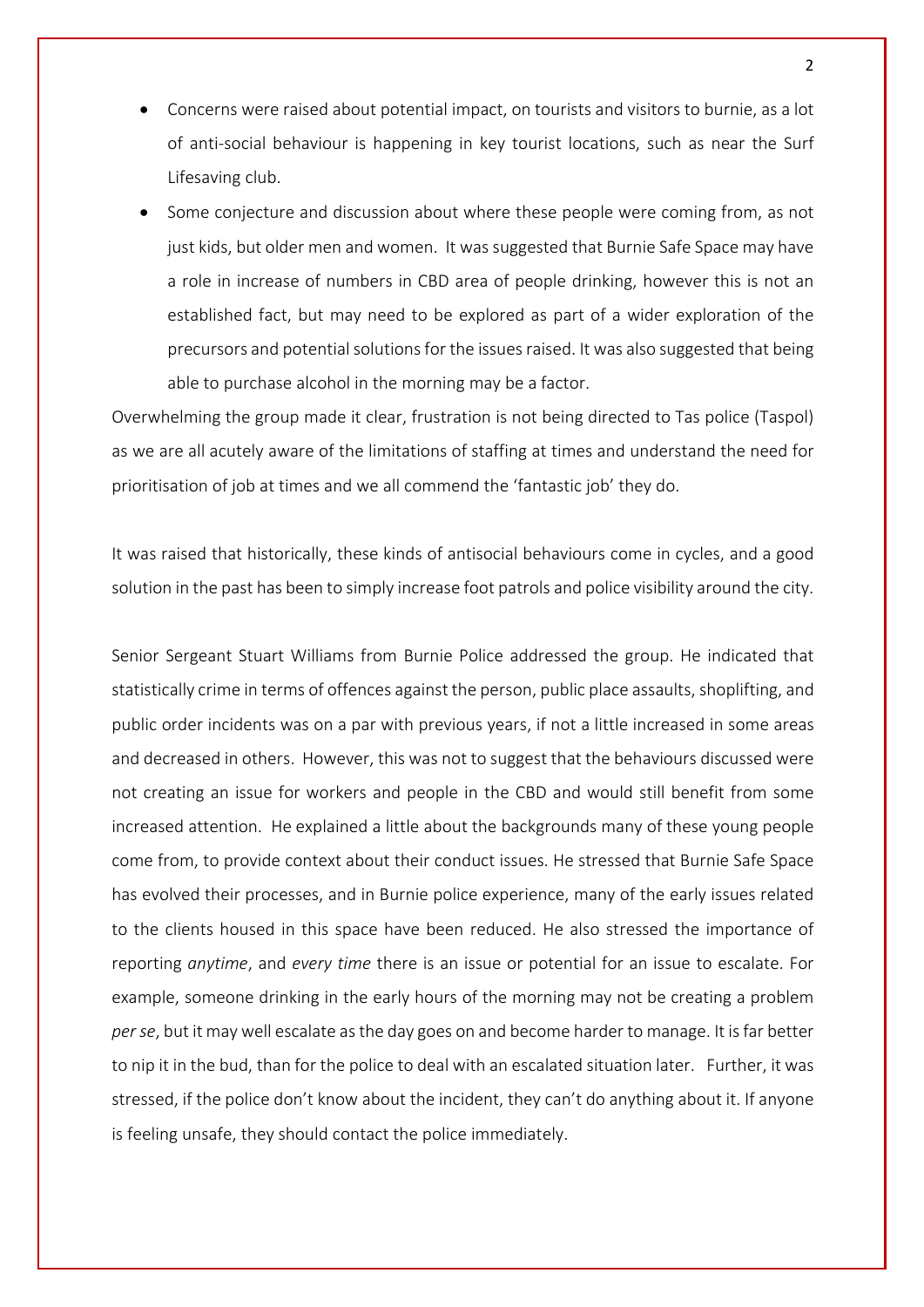#### Potential Solutions to explore:

#### In no particular order,

- 1. Increase visibility of police in targeted times and locations where known incidents occur frequently.
- 2. Opportunity to recruit council representative/service providers who are already in the CBD to have cameras, so footage can be accessed when needed, also as a deterrent if in uniform- *eg*: parking inspectors in uniform may create authoritative presence + body cameras may help reduce incidents; garbage trucks with cameras may record general footage of use.
- 3. Review hours that alcohol is sold to specific groups in the morning- is there any opportunity to do this?
- 4. Increase / improve cameras in CBD area to improve visibility and resources for prosecution/investigation of crimes.
- 5. Review opportunities to work with Burnie Safe Space as a key stakeholder in city to examine any issues that may be creating problems in CBD.
- 6. Report all crime/ Issues/ threats to safety to police.
- 7. Use and promote existing social media networks such as "retail watch" to ensure retailers are aware of any potential shoplifters of issues.
- 8. Create an opportunity to connect and communicate across retailers on a more regular basis to discuss CBD issues/ opportunities.
- 9. Opportunities for deterrence / warning signage in specific places
- 10. Take opportunities to recognise good behaviours, with the young people and marginalised people in the CBD, "catch them doing something good" and engage in ways that a positively reenforcing.
- 11. Explore ways that collectively as a community/ council/ service provider/ retailers/ business/ community we can take steps to improve social wellbeing of everyone in our community = help people tackle root cause of some of the anti-social behaviours we see in CBD.
- 12. Create an inclusive culture, rather than exclusive- to try to understand other's perspectives and find commonalities that help bridge cultural divides.